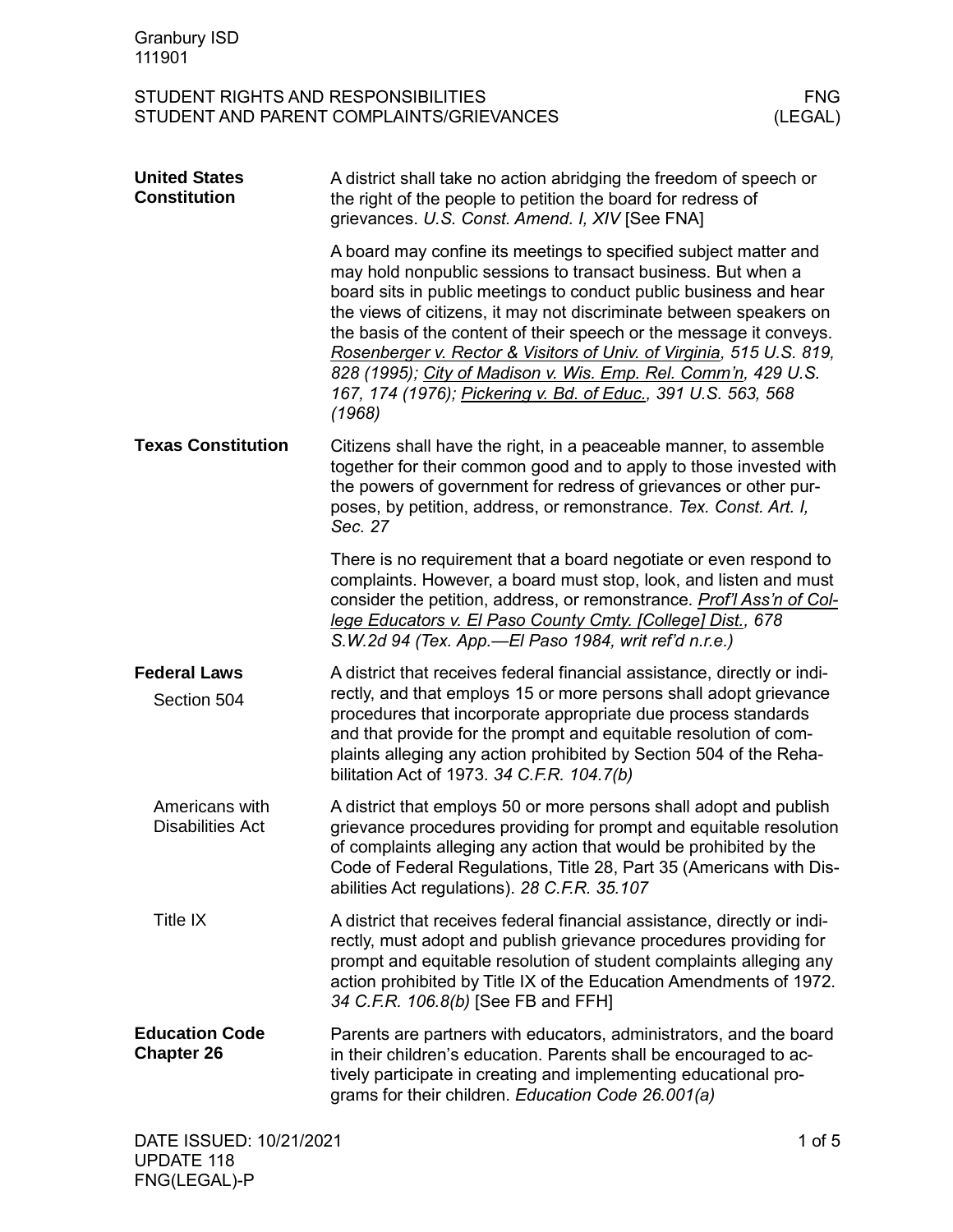|                         |                                                                                                                                                                                                                                                                                                                                                                                                                                                                                                                                                                                                         | Unless otherwise provided by law, a board, an administrator, an<br>educator, or other person may not limit parental rights. Education<br>Code 26.001(c)                                                                                                                                                                                                                                                                                                                                                                                                                                                                                                                                                                                                                                                                            |  |  |  |  |
|-------------------------|---------------------------------------------------------------------------------------------------------------------------------------------------------------------------------------------------------------------------------------------------------------------------------------------------------------------------------------------------------------------------------------------------------------------------------------------------------------------------------------------------------------------------------------------------------------------------------------------------------|------------------------------------------------------------------------------------------------------------------------------------------------------------------------------------------------------------------------------------------------------------------------------------------------------------------------------------------------------------------------------------------------------------------------------------------------------------------------------------------------------------------------------------------------------------------------------------------------------------------------------------------------------------------------------------------------------------------------------------------------------------------------------------------------------------------------------------|--|--|--|--|
| "Parent" Defined        |                                                                                                                                                                                                                                                                                                                                                                                                                                                                                                                                                                                                         | For purposes of Education Code Chapter 26 (Parental Rights),<br>"parent" includes a person standing in parental relation, but does<br>not include a person as to whom the parent-child relationship has<br>been terminated or a person not entitled to possession of or ac-<br>cess to a child under a court order. Except as provided by federal<br>law, all rights of a parent under Education Code Title 2 and all edu-<br>cational rights under Family Code 151.001(a)(10) shall be exer-<br>cised by a student who is 18 years of age or older or whose disa-<br>bilities of minority have been removed for general purposes under<br>Family Code Chapter 31, unless the student has been determined<br>to be incompetent or the student's rights have been otherwise re-<br>stricted by a court order. Education Code 26.002 |  |  |  |  |
| Complaint<br>Procedures |                                                                                                                                                                                                                                                                                                                                                                                                                                                                                                                                                                                                         | A board shall provide for procedures to consider complaints that a<br>parent's right has been denied. Education Code 26.001(d)                                                                                                                                                                                                                                                                                                                                                                                                                                                                                                                                                                                                                                                                                                     |  |  |  |  |
|                         | Rights).                                                                                                                                                                                                                                                                                                                                                                                                                                                                                                                                                                                                | A board shall adopt a grievance procedure under which the board<br>shall address each complaint that it receives concerning a violation<br>of a right guaranteed by Education Code Chapter 26 (Parental                                                                                                                                                                                                                                                                                                                                                                                                                                                                                                                                                                                                                            |  |  |  |  |
|                         | The board is not required by the provision above or Education<br>Code 11.1511(b)(13) (requiring adoption of a process to hear com-<br>plaints) to address a complaint concerning a student's participation<br>in an extracurricular activity that does not involve a violation of a<br>right guaranteed by Education Code Chapter 26. This provision<br>does not affect a claim brought by a parent under the Individuals<br>with Disabilities Education Act (20 U.S.C. Section 1400 et seq.) or<br>a successor federal statute addressing special education services<br>for a child with a disability. |                                                                                                                                                                                                                                                                                                                                                                                                                                                                                                                                                                                                                                                                                                                                                                                                                                    |  |  |  |  |
|                         |                                                                                                                                                                                                                                                                                                                                                                                                                                                                                                                                                                                                         | Education Code 26.011                                                                                                                                                                                                                                                                                                                                                                                                                                                                                                                                                                                                                                                                                                                                                                                                              |  |  |  |  |
| <b>Parental Rights</b>  |                                                                                                                                                                                                                                                                                                                                                                                                                                                                                                                                                                                                         | Parental rights listed in Education Code Chapter 26 are:                                                                                                                                                                                                                                                                                                                                                                                                                                                                                                                                                                                                                                                                                                                                                                           |  |  |  |  |
|                         | 1.                                                                                                                                                                                                                                                                                                                                                                                                                                                                                                                                                                                                      | Rights concerning academic programs. Education Code<br>26.003 [See EHA, EIF, FDB, and FMH]                                                                                                                                                                                                                                                                                                                                                                                                                                                                                                                                                                                                                                                                                                                                         |  |  |  |  |
|                         | 2.                                                                                                                                                                                                                                                                                                                                                                                                                                                                                                                                                                                                      | Access to student records. Education Code 26.004 [See FL]                                                                                                                                                                                                                                                                                                                                                                                                                                                                                                                                                                                                                                                                                                                                                                          |  |  |  |  |
|                         | 3.                                                                                                                                                                                                                                                                                                                                                                                                                                                                                                                                                                                                      | Access to state assessments. Education Code 26.005 [See<br>EKB <sub>l</sub>                                                                                                                                                                                                                                                                                                                                                                                                                                                                                                                                                                                                                                                                                                                                                        |  |  |  |  |
|                         | 4.                                                                                                                                                                                                                                                                                                                                                                                                                                                                                                                                                                                                      | Access to teaching materials and test results, and observation<br>of virtual instruction. Education Code 26.006 [See EF and<br>EKB]                                                                                                                                                                                                                                                                                                                                                                                                                                                                                                                                                                                                                                                                                                |  |  |  |  |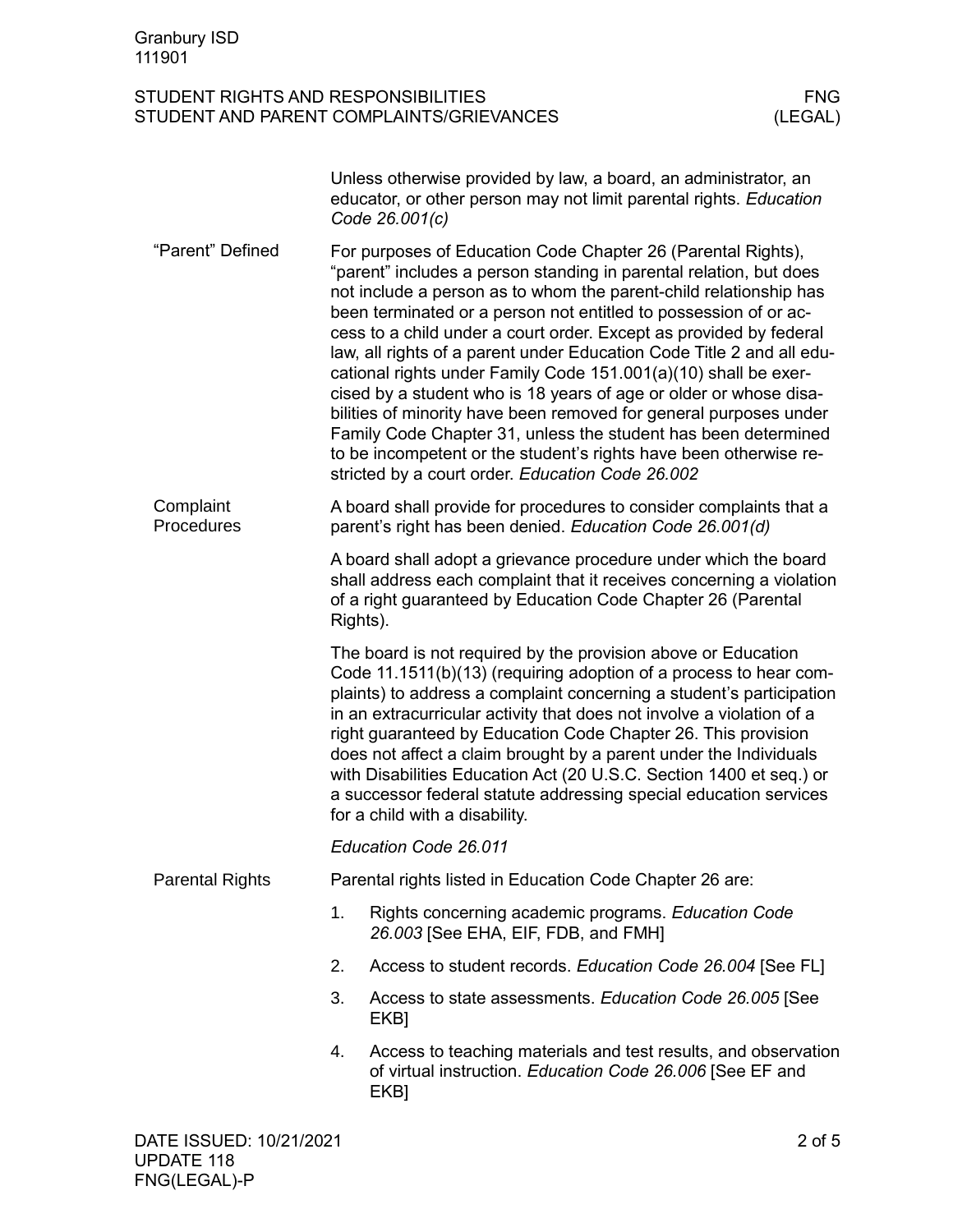|                                                               | 5.                                                                                                                                                                                                                                                                                                                                              | Access to board meetings, other than a closed meeting under<br>the Open Meetings Act. Education Code 26.007 [See BE and<br><b>BECI</b>                                                         |  |
|---------------------------------------------------------------|-------------------------------------------------------------------------------------------------------------------------------------------------------------------------------------------------------------------------------------------------------------------------------------------------------------------------------------------------|------------------------------------------------------------------------------------------------------------------------------------------------------------------------------------------------|--|
|                                                               | 6.                                                                                                                                                                                                                                                                                                                                              | Right to full information concerning a student. Education Code<br>26.008 [See DF, FFE, and FM]                                                                                                 |  |
|                                                               | 7.                                                                                                                                                                                                                                                                                                                                              | Right to information concerning special education and educa-<br>tion of students with learning disabilities. Education Code<br>26.0081 [See FB]                                                |  |
|                                                               | 8.                                                                                                                                                                                                                                                                                                                                              | Requests for public information. Education Code 26.0085<br>[See GBA]                                                                                                                           |  |
|                                                               | 9.                                                                                                                                                                                                                                                                                                                                              | Consent required for certain activities. Education Code<br>26.009 [See EHA, FFE, FL, FM, and FO]                                                                                               |  |
|                                                               | 10.                                                                                                                                                                                                                                                                                                                                             | Refusal of psychiatric or psychological treatment of child as<br>basis for report of neglect. Education Code 26.0091 [See<br><b>FFGI</b>                                                       |  |
|                                                               | 11.                                                                                                                                                                                                                                                                                                                                             | Exemption from instruction. Education Code 26.010 [See<br>EMB <sub>1</sub>                                                                                                                     |  |
| <b>Right to Attend</b><br><b>School Activities</b>            | Unless limited by court order, a parent appointed as a conservator<br>of a child has at all times the right to attend school activities, in-<br>cluding school lunches, performances, and field trips. Family Code<br>153.073(a)(6)                                                                                                             |                                                                                                                                                                                                |  |
| <b>Objection to School</b><br><b>Assignment</b>               | The parent or person standing in parental relation to any student<br>may object to the student's school assignment. Upon receiving a<br>written petition to request or object to a student's assignment, a<br>board shall follow the procedures set forth at Education Code<br>25.034. Education Code 25.033(2), .034 [See FDB]                 |                                                                                                                                                                                                |  |
| <b>Challenge to</b><br><b>Education Records</b>               | A district shall give a parent or eligible student, on request, an op-<br>portunity for a hearing to challenge the content of the student's ed-<br>ucation records on the grounds that the information contained in<br>the records is inaccurate, misleading, or in violation of the privacy<br>rights of the student. 34 C.F.R. 99.21 [See FL] |                                                                                                                                                                                                |  |
| <b>Denial of Class</b><br><b>Credit or Final Grade</b>        |                                                                                                                                                                                                                                                                                                                                                 | If a student is denied credit or a final grade for a class by an at-<br>tendance committee, the student may appeal the decision to the<br>board. Education Code 25.092(d) [See FEC]            |  |
| <b>Complaints Against</b><br>Professional<br><b>Employees</b> |                                                                                                                                                                                                                                                                                                                                                 | A person may not file suit against a professional employee of a dis-<br>trict unless the person has exhausted the district's remedies for re-<br>solving the complaint. Education Code 22.0514 |  |
|                                                               |                                                                                                                                                                                                                                                                                                                                                 | "Professional employee of a district" includes:                                                                                                                                                |  |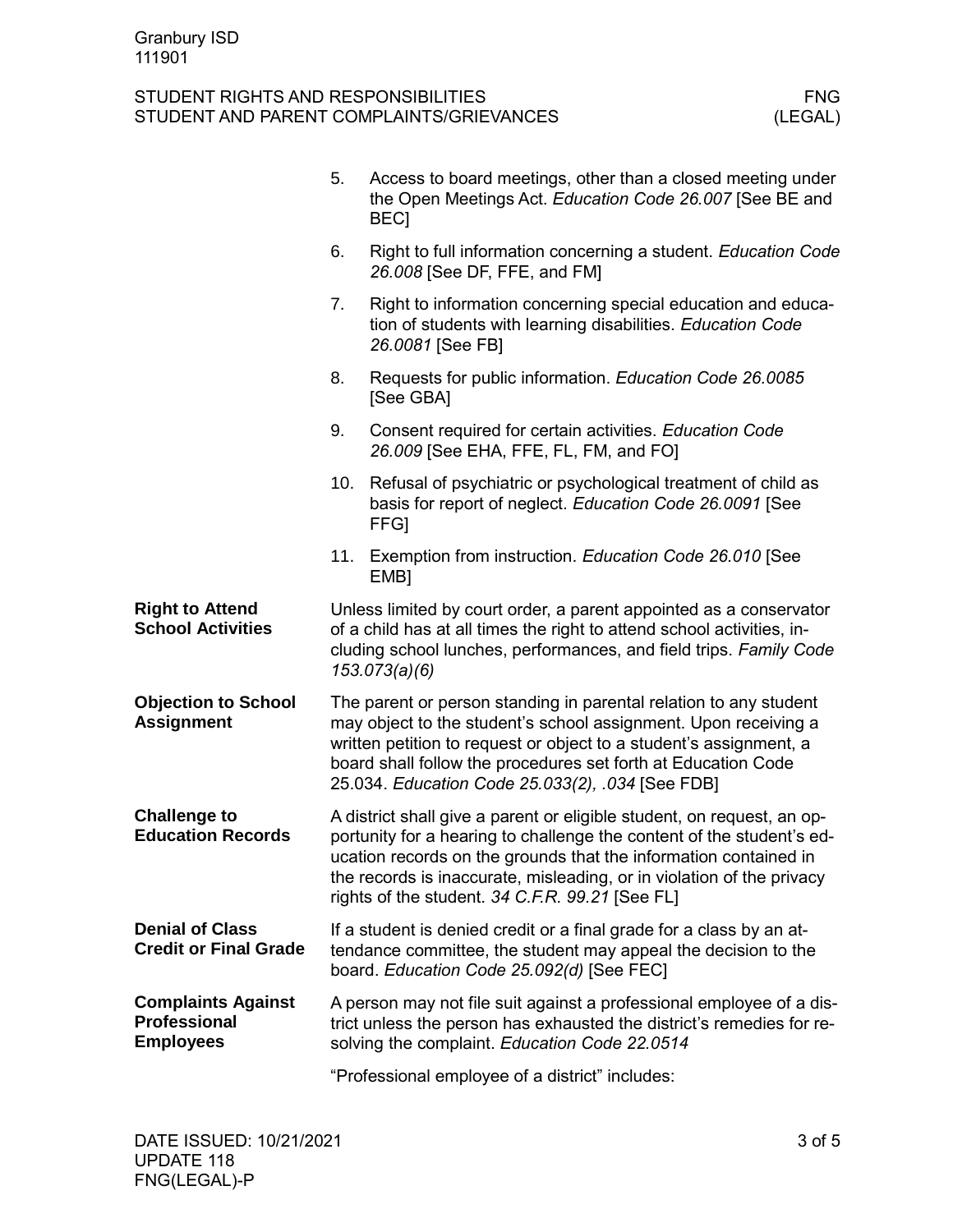FNG(LEGAL)-P

|                                              | 1. | A superintendent, principal, teacher, including a substitute<br>teacher, supervisor, social worker, school counselor, nurse,<br>and teacher's aide employed by a district;                                                                                                                                                                               |
|----------------------------------------------|----|----------------------------------------------------------------------------------------------------------------------------------------------------------------------------------------------------------------------------------------------------------------------------------------------------------------------------------------------------------|
|                                              | 2. | A teacher employed by a company that contracts with a dis-<br>trict to provide the teacher's services to the district;                                                                                                                                                                                                                                   |
|                                              | 3. | A student in an education preparation program participating in<br>a field experience or internship;                                                                                                                                                                                                                                                      |
|                                              | 4. | A DPS-certified school bus driver;                                                                                                                                                                                                                                                                                                                       |
|                                              | 5. | A member of the board; and                                                                                                                                                                                                                                                                                                                               |
|                                              | 6. | Any other person whose employment by a district requires<br>certification and the exercise of discretion.                                                                                                                                                                                                                                                |
|                                              |    | Education Code 22.051(a)                                                                                                                                                                                                                                                                                                                                 |
| <b>Finality of Grades</b>                    |    | An examination or course grade issued by a classroom teacher is<br>final and may not be changed unless the grade is arbitrary,<br>erroneous, or not consistent with a district's grading policy<br>applicable to the grade, as determined by the board.                                                                                                  |
|                                              |    | A board's determination is not subject to appeal. This provision<br>does not prohibit an appeal related to a student's eligibility to par-<br>ticipate in extracurricular activities under Education Code 33.081.<br>[See FM]                                                                                                                            |
|                                              |    | Education Code 28.0214                                                                                                                                                                                                                                                                                                                                   |
| <b>Public Information</b><br><b>Requests</b> |    | A district that receives a request from a parent for public infor-<br>mation relating to the parent's child shall comply with Government<br>Code Chapter 552 (Public Information Act). A district shall also<br>comply with the deadlines and provisions set forth at Education<br>Code 26.0085. Gov't Code Ch. 552; Education Code 26.0085              |
| <b>Closed Meeting</b>                        |    | A board may conduct a closed meeting on a parent or student<br>complaint to the extent required or provided by law. Gov't Code Ch.<br>551, Subch. D [See BEC]                                                                                                                                                                                            |
| <b>Record of</b><br><b>Proceedings</b>       |    | An appeal of a board's decision to the commissioner of education<br>shall be decided based on a review of the record developed at the<br>district level. "Record" includes, at a minimum, an audible elec-<br>tronic recording or written transcript of all oral testimony or argu-<br>ment. Education Code 7.057(c), (f)                                |
|                                              |    | It is a district's responsibility to make and preserve the records of<br>the proceedings before the board. If a district fails to create and<br>preserve the record without good cause, all substantial evidence<br>issues that require missing portions of the record for resolution<br>shall be deemed against the district. The record shall include: |
| DATE ISSUED: 10/21/2021<br><b>UPDATE 118</b> |    | 4 of 5                                                                                                                                                                                                                                                                                                                                                   |